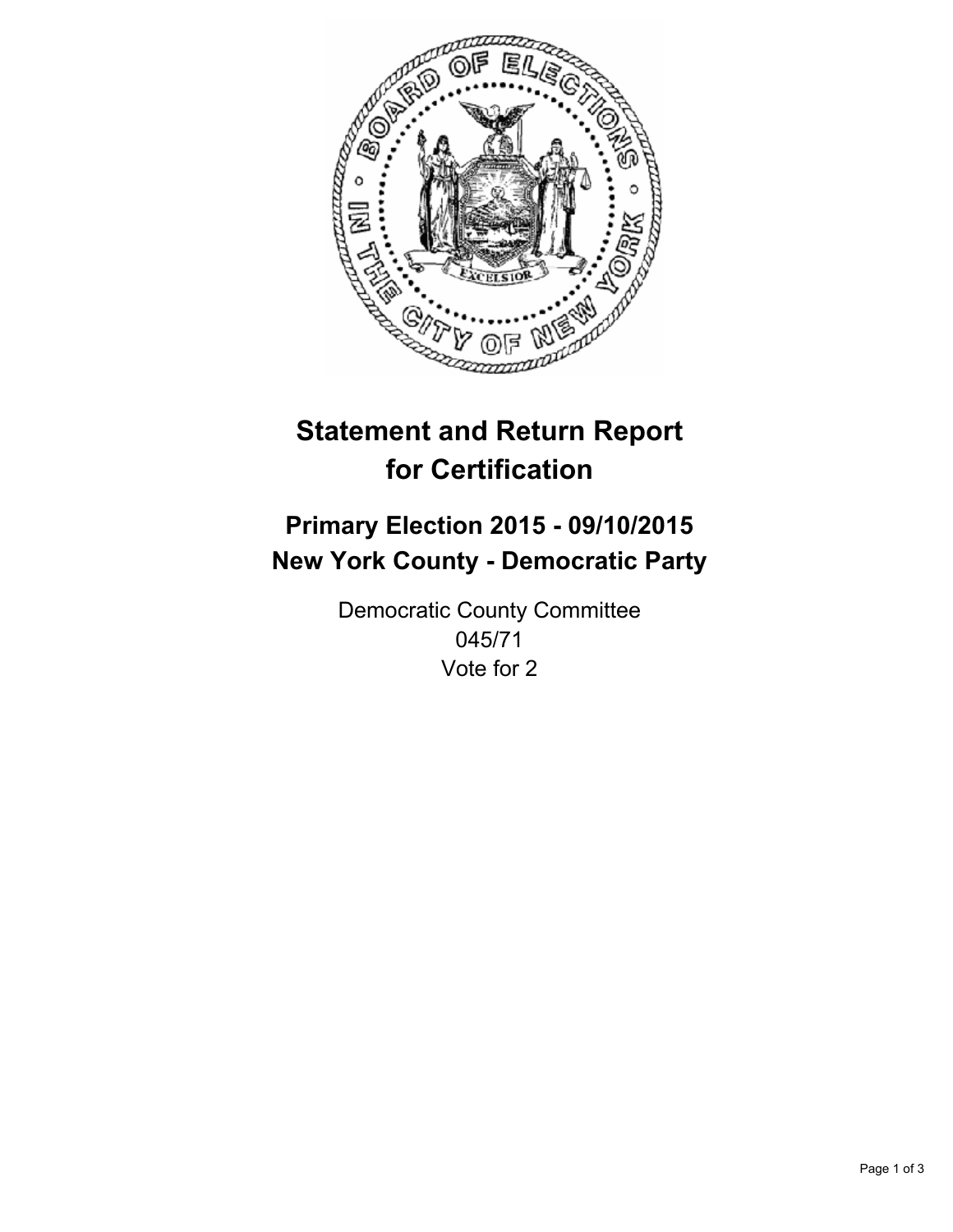

#### **Assembly District 71**

| <b>PUBLIC COUNTER</b>                                    | 13 |
|----------------------------------------------------------|----|
| ABSENTEE/MILITARY                                        |    |
| <b>AFFIDAVIT</b>                                         | 0  |
| <b>Total Ballots</b>                                     | 14 |
| Less - Inapplicable Federal/Special Presidential Ballots | 0  |
| <b>Total Applicable Ballots</b>                          | 14 |
| BARBARA M. KOLITZ                                        | 3  |
| AMARILIS GONZALEZ                                        | 6  |
| <b>KOTIE CANNON</b>                                      | 7  |
| <b>JACKIE ROWE ADAMS</b>                                 | 4  |
| <b>Total Votes</b>                                       | 20 |
| Unrecorded                                               | 8  |